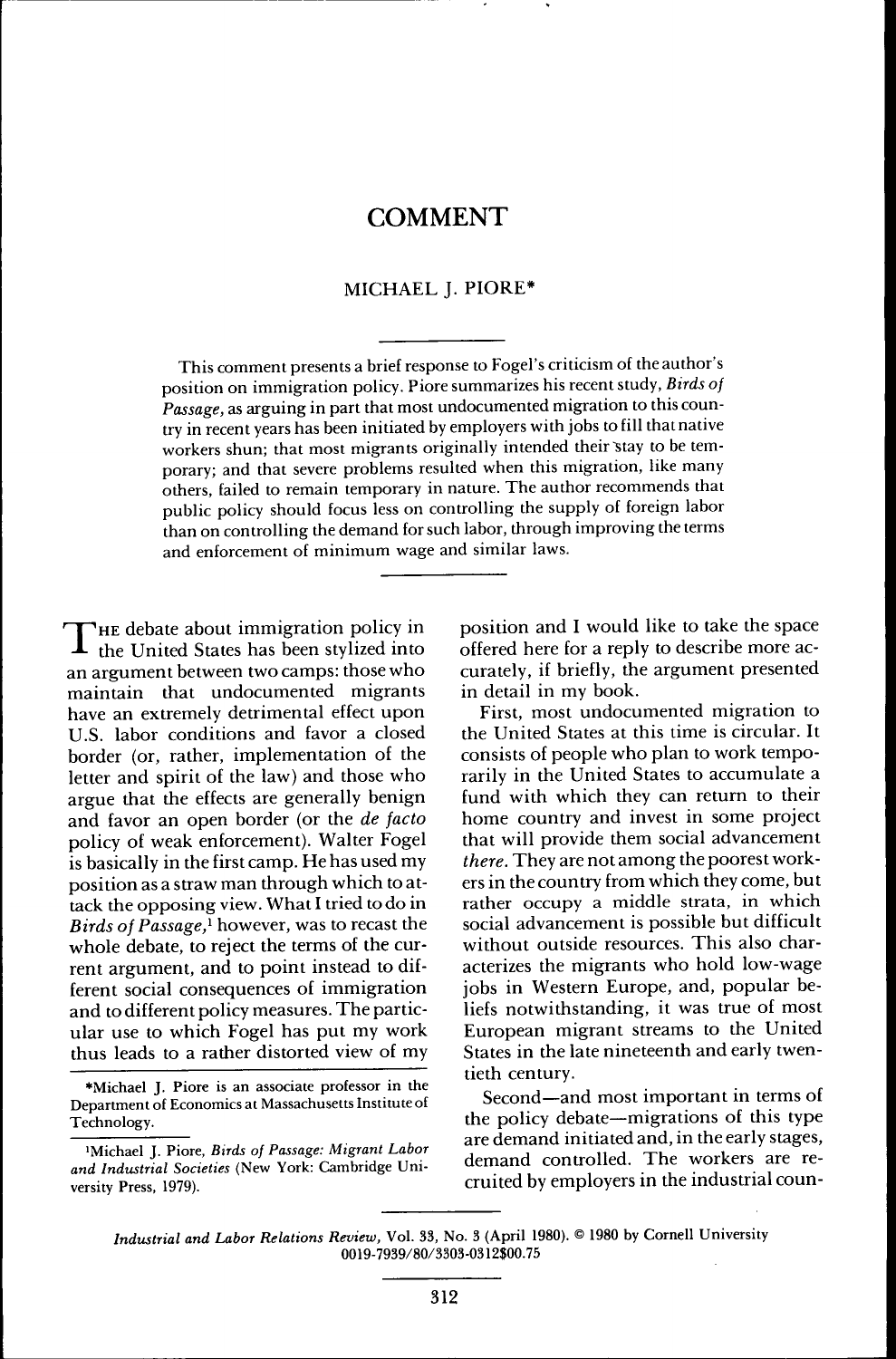try to fill a particular set of jobs—jobs that national workers have rejected. Certain conditions abroad—population pressure and low incomes—are required for workers to respond to these recruitment efforts, but neither of these is the *caused* the migration. It is here that the most fundamental point of disagreement arises between Fogel's view and mine. Fogel dismisses this point out of hand, without even summarizing the evidence, let alone evaluating it. The strongest evidence for my view is that in every case of economically (as opposed to politically) motivated migration that has been investigated historically, the timing of that migration is explained by the recruitment pattern. Without the recruitment pattern, it is impossible to explain why two countries or regions exist for long periods of time with no population interchange and then suddenly develop strong migratory flows.\*

In the initial stages, migration seems to be an almost perfect solution to the demand problem. The migrants want the jobs; national workers do not. What makes such migration a perfect solution, however, is its temporary character, and migrations of this kind virtually never remain temporary. Many migrants stay longer than originally intended, develop permanent attachments, have children, or bring their families. Once permanent communities develop, the migrants are no longer satisfied with the jobs for whicb they were originally recruited. They instead aspire to the same kinds of employment opportunities as nationals, but there is nothing in the process that assures that there will be enough of these other employment opportunities to go around. In fact, history suggests that second-generation migrant communities bave difficulty meeting their aspirations, either because the jobs to which they aspire are limited or because the workers are not trained to move into them.

While I believe that is the most detrimental side effect of migration, there are others. I personally do not think it is healthy for American society to have work that nationals despise and scorn performed by people of identifiably different ethnic and racial backgrounds. The migration also bas extremely disruptive effects on the established social patterns in the communities of origin: the people left behind do not always reap the economic benefits intended for them and they also face substantial social and psychological problems. On the other hand, I seem to be a lot less enamored of open spaces than is Professor Fogel.

On balance, however, I think I agree with Fogel that we ought to do what we can to limit this migration. To do so, however, we will either have to give up the work they perform or find substitute sources of labor. We would be best able to do this if we understood the U.S. labor market and the role of the jobs migrants are recruited to perform within it.

The key to understanding the role of those jobs must be the temporary character of the migration: apparently, there is something about the jobs that makes them acceptable to temporary workers but not to nationals looking for permanent employment opportunities. It is possible to identify such job characteristics—chiefly economic insecurity, lack of advancement opportunity, and menial social status—but it is not easy to identify the role that jobs with those characteristics play in the operation of the U.S. economy. Fogel attributes to me the view tbat migrant jobs are the bottom rungs of a social hierarchy, the existence of which is critical to worker motivation in a capitalist society. Actually, in *Birds of Passage* I attempted to explain this problem through a number of different hypotheses, of which

<sup>\*</sup>Fogel comments; "I do not disagree with these views. I also contend, however, that once the demand for cheap labor in industrial societies, usually expressed through employer recruitment in countries of emigration, has initiated migration, demand factors do not completely control subsequent migration flows. A supply of migrants from nations with excess population, responding to generalized opportunities in receiving countries, can increase the demand for their labor services in the receiving countries through aggregate impacts (demand shifts) and by their wage effects (movements along demand schedules). Where host country wages are sticky, migrant workers may also be able to obtain employment by displacing indigenous workers. I do not know if Piore accepts these conclusions, but nearly all of the emphasis in Birds *of Passage* is on the propulsion of migration by demand factors operating in industrialized nations. It is this emphasis, it seems to me, which brings about Piore's neglect of external population growth as an important force behind current and future migration to the U.S."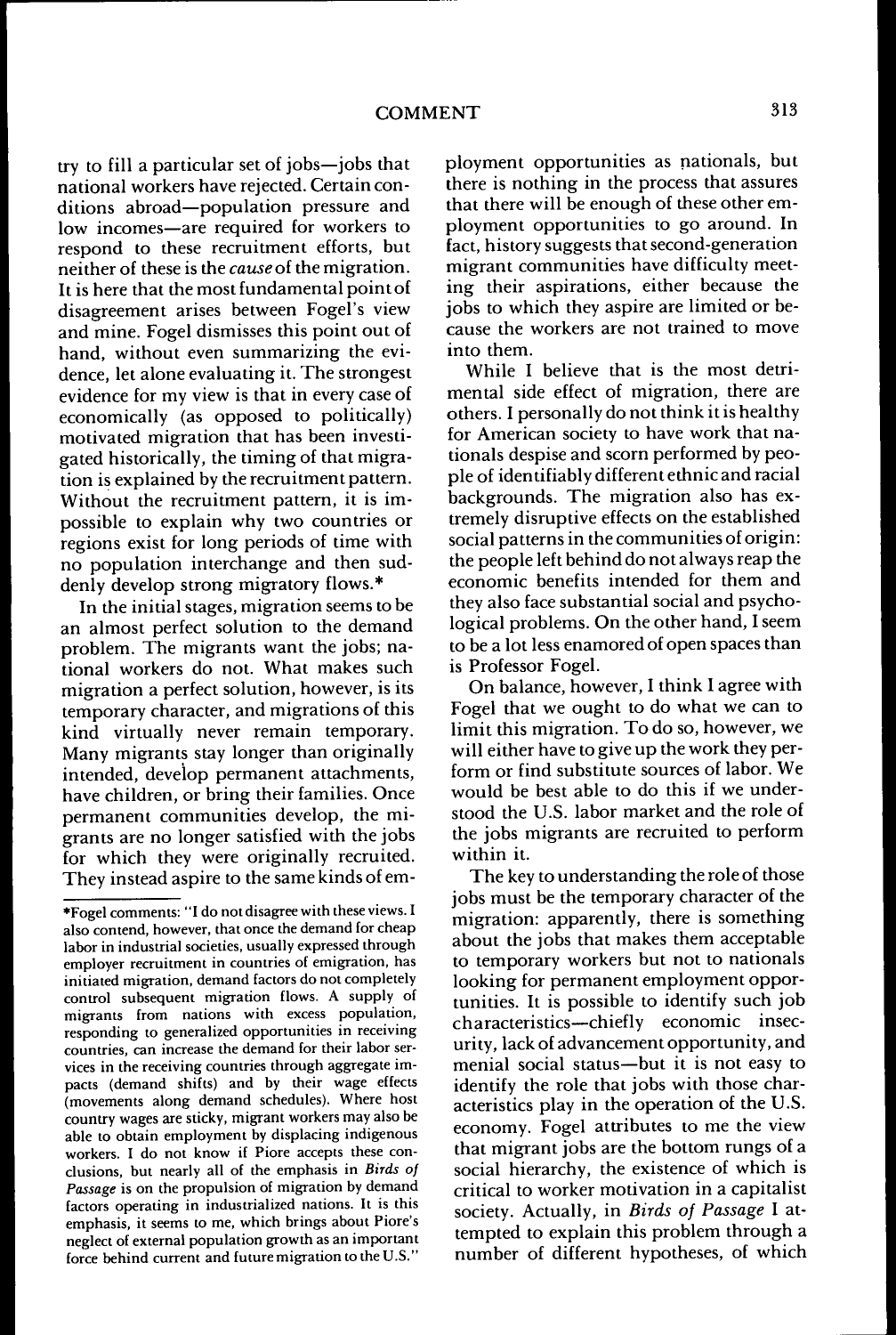that attacked by Fogel was one; but I doubt, essentially for the same reason that Fogel does, that the role of social hierarchy in worker motivation is an important part of the explanation. I do believe that many of the jobs held by migrants are critical to the functioning of a capitalist economy as we know it today and could not be eliminated without major structural changes. Even this, however, is not critical to my views about public policy in this area. I believe we could make better policy if we knew what these structural relationships were, but the direction in which policy ought to move is clear without such an understanding.

## **Problems of Restriction**

Any attempt to eliminate migrant jobs by cutting off the migrant streams can be a disaster in terms of the values that lead us to attempt to do so in the first place. The major difficulty with such a policy is that it evaluates the problem it is attacking in terms of the size and character of the foreign population in this country and not in light of the work that population performs. When restrictive policies are implemented, therefore, people are surprised by the economic consequences and very often turn out to be unwilling or unable to do without foreign labor. As a result, they actively connive to circumvent the law. The market for foreign workers goes underground, thereby aggravating the side effects of migration: the migrant communities become isolated from tbe rest of society; their children find it extremely difficult to obtain access to institutions that would permit them the upward mobility to which they aspire; they are open to exploitation at wages and working conditions below minimal legal standards; and with no effective legal restraints upon the size of the labor force in this underground market, the demand for migrants expands beyond whatever minimum is necessary to the functioning of the economic system. There is accumulating evidence that all this has begun to happen in the larger cities of the United States and, given the apparently insatiable demand of Americans for

goods and services, it is indeed unclear where the process will end.

In addition, an underground labor market increases the inducements for temporary migrants to become permanent residents. At the low wages prevailing in the markets in which they work, the migrants have to stay longer than they anticipated to accumulate their initial target income; and the longer they stay, the greater the chances of their developing attachments that lead to permanent settlement and to competition with U.S. nationals. Severe restrictions on entry or reentry also force people into longer stays without the intermittent visits home that characterize free migratory movements and serve to preserve prior attachments.

Rather than attempting to control the *supply* of foreign labor, therefore, I think we ought to attempt to control the *demand* for such labor. A number of our policies already do this, such as the laws establishing a minimum wage, health and safety standards, and protections for union organization. Those laws could be much better enforced, however, and the standards they set could be raised. I believe that there are tbree primary advantages to this approach. First, these policies focus attention directly upon the work at stake. People will understand when they consider an increase in the legal minimum wage, for example, that certain kinds of work will no longer be viable if the new minimum is rigorously enforced, and the potential elimination of that work will thus be taken into account in the policy decision. Our society may not be willing or able to give up that work, of course. But if it is unwilling to do so when faced with this decision explicitly, there is no reason to think it can be induced into doing so as an unintended consequence of legislation motivated by racism and xenophobia. Second, stronger enforcement of job standards will limit the development of an underground labor market without isolating or penalizing the workers themselves. Finally, if it is possible to attract U.S. nationals back into the jobs that are at stake through higher wages or better working conditions, such policies will work toward this end.